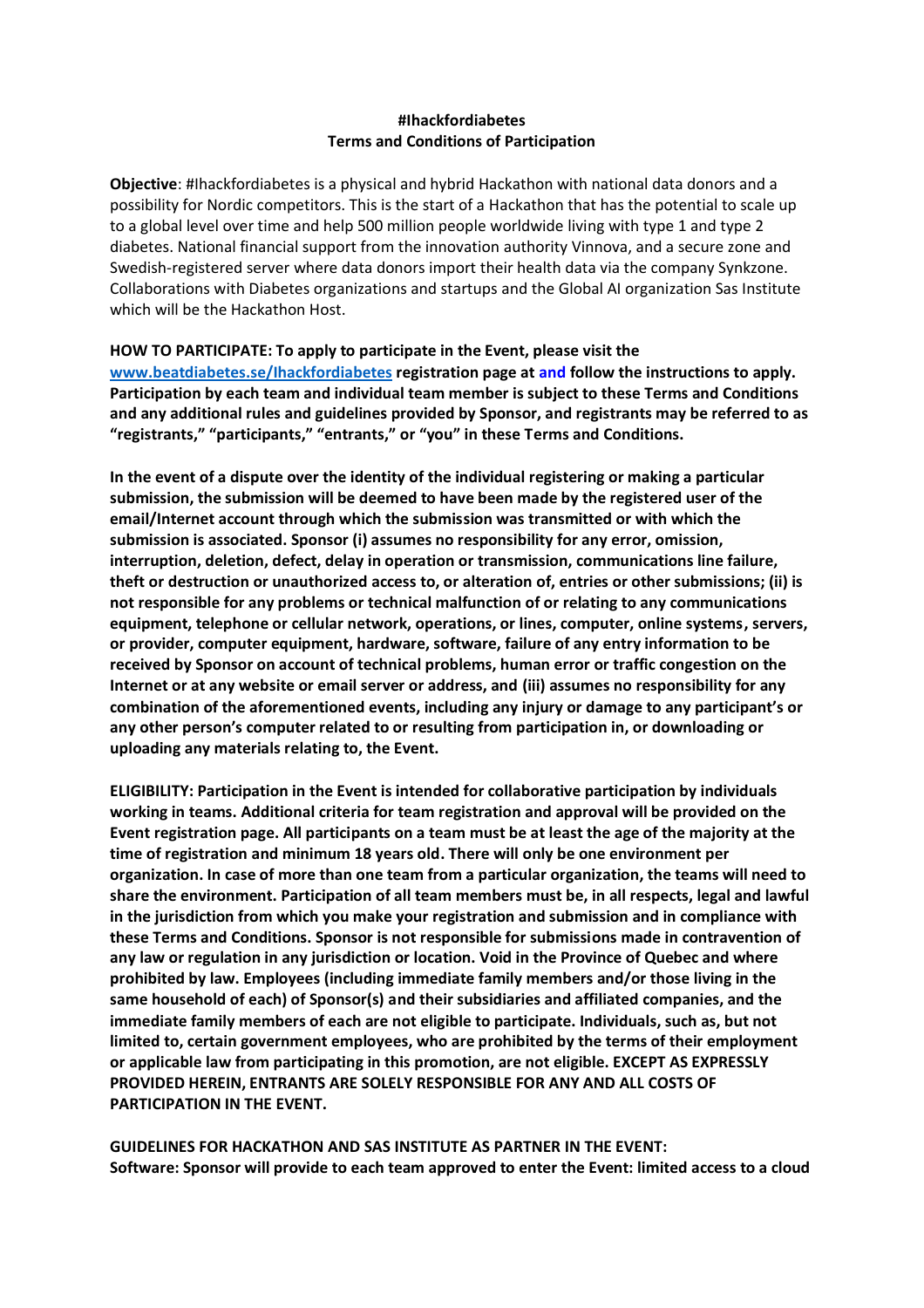#### **environment and licenses to SAS® software, for use solely in connection with the Event. SASanalysis environment is used for donated data**

**Showcase:** One showcase per team can be submitted for the Competition. Teams are expected to conduct data analysis and create a data model that defines the problem, describes the analysis performed, and presents the results in such a manner as to be of use in business, science, government, education, health care, etc. Evaluation criteria for each subject matter track will be provided by Sponsor before the Event. Additional guidelines, instructions, and conditions will be provided to participants at the time of the Event.

## **All teams will provide a pitch-movie whereof hosts Beat Diabetes Foundation, SAS Institute and Vinnova can use in purposes of marketing, such as websites and social media. All descriptions of the projects will only we available for hosts and #Ihackfordiabetes-jury.**

**Support:** During the Event, participants are invited to interact, and SAS representatives will provide support to other participants through SAS Communities and other channels as directed by Sponsor. SAS' industry- recognized, open-source integrated analytics platform, SAS Viya 4.0 will be available to participants, including SAS Visual Analytics, SAS Visual Statistics, and SAS Visual Data Mining and Machine Learning. At Sponsor's discretion, Participants may have access to the Virtual Learning Environment, including tutorials explaining how to get started as well as how to manage and visualize data. The Virtual Learning Environment also includes tutorials showing how to program in SAS Viya, use SAS Visual Analytics and SAS Visual Statistics, and how to use SAS Studio.

**Data and Content:** Unless otherwise detailed at registration, please note that data sets will not be provided by Sponsor, but may be provided by a SAS customer or Beat Diabetes Partner for participation in this Event; participating teams are required to (a) supply data according to the specifications provided below and (b) use the SAS software licenses and cloud environment provided. If a participant receives a data set from a SAS customer, participant(s) may be required to sign an additional license agreement for use of that data. Event submissions must be the original work of the entrant not previously published or entered into a competition:

must be suitable for publication; and must not infringe third-party rights. Participating teams may use publicly available data sources, and data provided by a SAS customer, subject to and in compliance with applicable license terms that allow full participation in the competition, including presentation at the conference by grant recipients, and are not subject to any other restrictions on use or access. Data sets, no matter the source must be anonymized and not include any personally identifiable information or confidential information. Without limiting any other provision of these Terms and Conditions, all participants expressly agree that their access to, submission of, and use of data in connection with this Event will adhere to all applicable laws, regulations, and third-party licenses or terms of use.

## **1. VIDEO SUBMISSIONS AND SELECTION OF WINNERS:**

At the conclusion of the Event and by the deadline provided by Sponsor, each team will submit video recording(s) of their showcase, in accordance with guidelines provided by Sponsor (the "Submission(s)"). Eligible Submissions will be judged by a weighted assessment based on the evaluation criteria for the team's subject matter track and other factors identified by Sponsor. Additional specifications and criteria may be provided by Sponsor at the time of the Event. These criteria will be applied by judges employed or designated by Sponsor who have qualifications sufficient to apply the criteria to the Submissions. Based on the judging of the Submissions, the top-scoring team(s) will be selected as winners and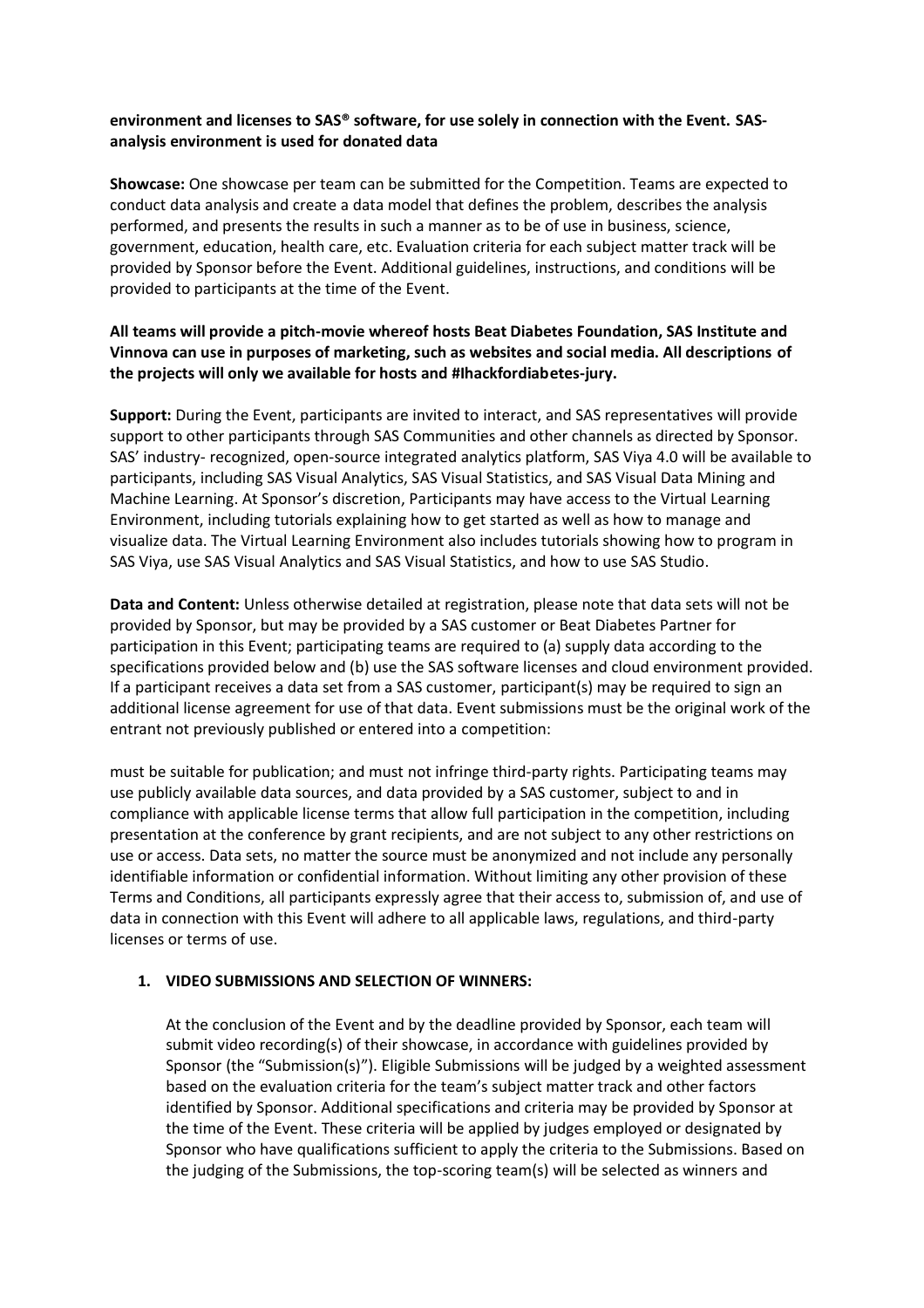notified or announced by Sponsor. If teams cannot be reached within seven (7) business days of notification, SAS reserves the right to withdraw the winning designation from the topscoring team and select a new winner. Sponsor is not responsible for technical, network, electronic, computer hardware or software failures or any kind, misdirected, incomplete, garbled or delayed transmissions. Sponsor is not responsible for submissions that are lost or delayed, or which are not received for any reason.

All teams will provide a pitch-movie whereof hosts Beat Diabetes Foundation, SAS Institute and Vinnova can use in purposes of marketing, such as websites and social media. All descriptions of the projects will only we available for hosts and #Ihackfordiabetes-jury.

#### **2. CONDITIONS OF PARTICIPATION:**

## **IN THE EVENT AN ENTRY IS DETERMINED BY SPONSOR NOT TO BE THE ORIGINAL WORK OF THE ENTRANT OR TO INFRINGE OR POTENTIALLY INFRINGE ANY THIRD PARTY'S RIGHTS OR OTHERWISE NOT IN COMPLIANCE WITH ANY OF THESE RULES, SPONSOR RESERVES THE RIGHT TO DISQUALIFY THE ENTRANT, IN ITS SOLE DISCRETION, FROM THE EVENT.**

Submission of any entry (including a registration, Submission, or other participation in the Event) constitutes the entrant's irrevocable, non-exclusive license to Sponsor and its affiliates and agents to publish, use, adapt, edit and/or modify such entry, including, without limitation, screenshots and selected portions of the entry, in any way, in any and all media, without limitation, worldwide, throughout the universe, and in perpetuity, for use in association with Sponsor's advertising, promotion, archiving and review, or any other purpose whatsoever, all without acknowledgement, additional compensation, or opportunity for review by the entrant.

As between Sponsor and participants, and unless otherwise expressly agreed, participants will retain ownership of all intellectual property, excluding any data provided by a third party, used and/or incorporated in the Submission and related showcase, including documentation, submitted in connection with the Event. By entering, participants acknowledge and agree that Sponsor(s) may have and/or may be developing or commissioning materials and/or ideas similar or identical to your Submission. Participants waive any claims you may have against Sponsor(s) arising from any similarities to your Submission.

By entering, all registered participants acknowledge compliance with these Terms and Conditions, including all eligibility requirements, and each entrant warrants and represents that his or her entry is legal and lawful and meets all restrictions and requirements of these Terms and Conditions and all applicable law. In addition, by participating in the Event, each participant further (a) consents to Sponsor's use of his/her name, image, biographical details, likeness, and text of interviews or statements without additional compensation or opportunity for review by the entrant, unless prohibited by law, for promotional purposes throughout the universe in any media whatsoever now known or hereafter developed and (b) warrants that privileges of participation will be used only for lawful purposes and in compliance with any and all applicable law, regulation, policy, guidelines, and manufacturer instruction.

Sponsor reserves the right to suspend, cancel, or modify this Event at any time as determined by Sponsor in its sole discretion. Sponsor retains the discretion to make all